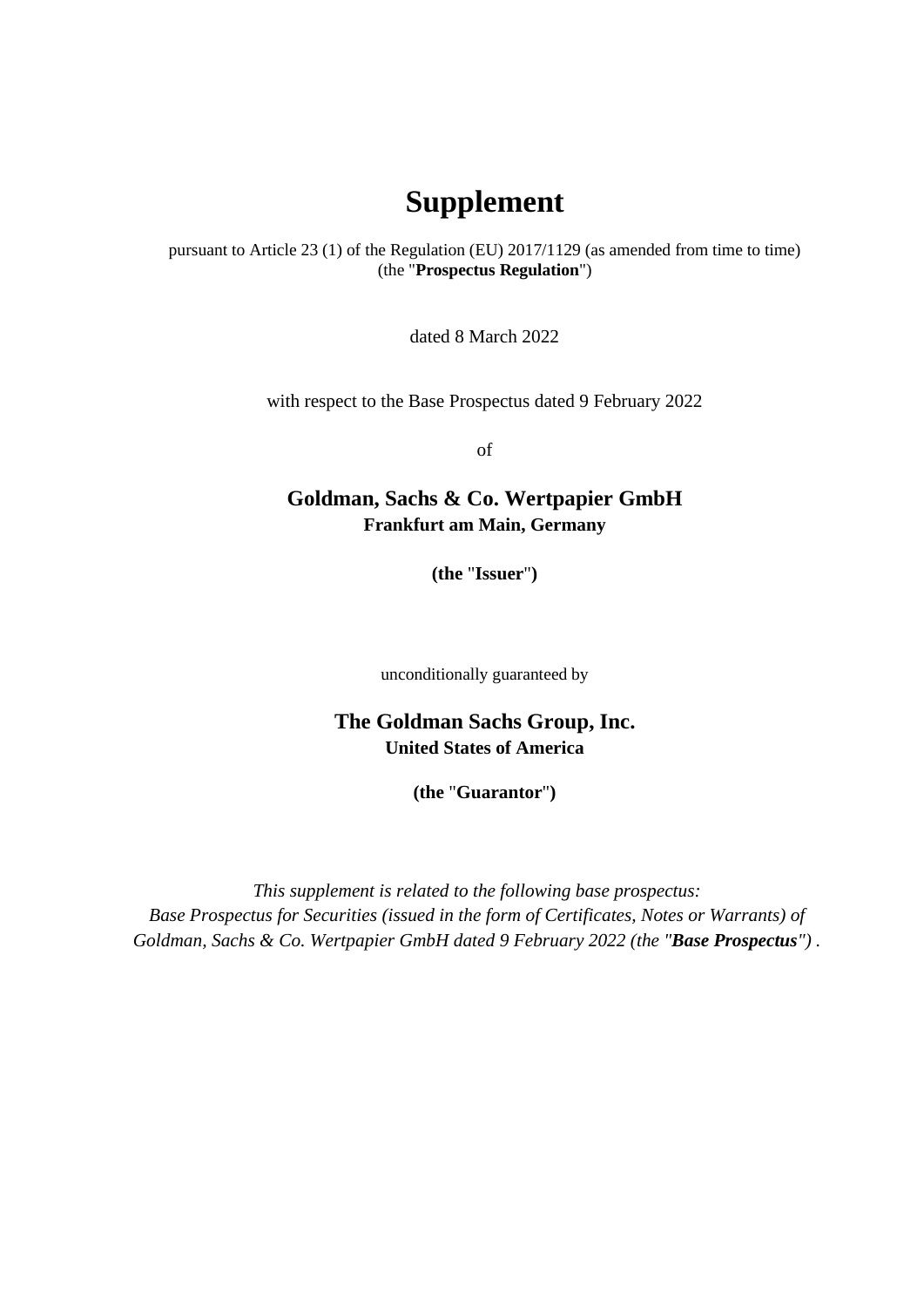The significant new factor resulting in this supplement (the "**Supplement**") to the Base Prospectus is the publication of the Annual Report on Form 10-K of the Guarantor for the fiscal year ended 31 December 2021 (the "**Form 10-K 2021**") on 25 February 2022 which has been filed with the US Securities and Exchange Commission (the "**SEC**") by the Guarantor on 25 February 2022 and has also been filed with the Commission de Surveillance du Secteur Financier ("**CSSF**") in Luxembourg in connection with the base prospectus Euro Medium-Term Notes, Series F of The Goldman Sachs Group, Inc. dated 15 April 2021 (the "**GSG Base Prospectus**") (as supplemented).

Due to this Supplement the information contained in the Base Prospectus shall be supplemented as follows:

*1. In the Base Prospectus the paragraph contained in subsection "2. Risk factors in connection with the Guarantor" of section "II. Risk factors" on pages 12 et seq. shall be replaced as follows:* 

> "The risk factors relating to The Goldman Sachs Group, Inc. contained on PDF-pages 1 - 4 of the Supplement No. 7 dated 28 February 2022 to the Base Prospectus Euro Medium-Term Notes, Series F dated 15 April 2021 (the "**GSG Base Prospectus**"), approved by the Commission de Surveillance du Secteur Financier in Luxembourg ("**CSSF**") ("**Supplement No. 7 to the GSG Base Prospectus**"), are hereby incorporated by reference into this Base Prospectus. In addition, information on risk factors associated with The Goldman Sachs Group, Inc. that is included in the Annual Report on Form 10-K for the fiscal year ended 31 December 2021 ("**Form 10-K 2021**") (PDF-pages 32 (except for the first and second paragraph) - 58), and as referred to in the Supplement No. 7 to the GSG Base Prospectus, is incorporated by reference into this Base Prospectus."

*2. In the Base Prospectus in section "VIII. Important information about the Guarantor" on page 383 the following bullet point shall be added at the end of the list contained in the first paragraph:* 

" Supplement No. 7 to the Base Prospectus Euro Medium-Term Notes, Series F dated 28 February 2022 ("**Supplement No. 7 to the GSG Base Prospectus**")."

## *3. In the Base Prospectus the third paragraph (excluding the bullet points) of section "VIII. Important information about the Guarantor" on page 383 shall be replaced as follows:*

"The Guarantor files documents and reports with the US Securities and Exchange Commission (the "**SEC**"). With respect to further substantial information in respect of The Goldman Sachs Group, Inc. as the Guarantor of the Securities reference is made pursuant to Article 19 paragraph 1 of the Prospectus Regulation to the following documents filed with the SEC (the "**SEC Documents**") which are also filed with the CSSF and to which reference is made in the GSG Base Prospectus, the Supplement No. 1 to the GSG Base Prospectus, the Supplement No. 3 to the GSG Base Prospectus, the Supplement No. 5 to the GSG Base Prospectus and the Supplement No. 7 to the GSG Base Prospectus (detailed information regarding the pages in the SEC Documents, to which reference is made with respect to the required information about the Guarantor, can be found in section "XII. General Information" under "6. Information incorporated by reference"):"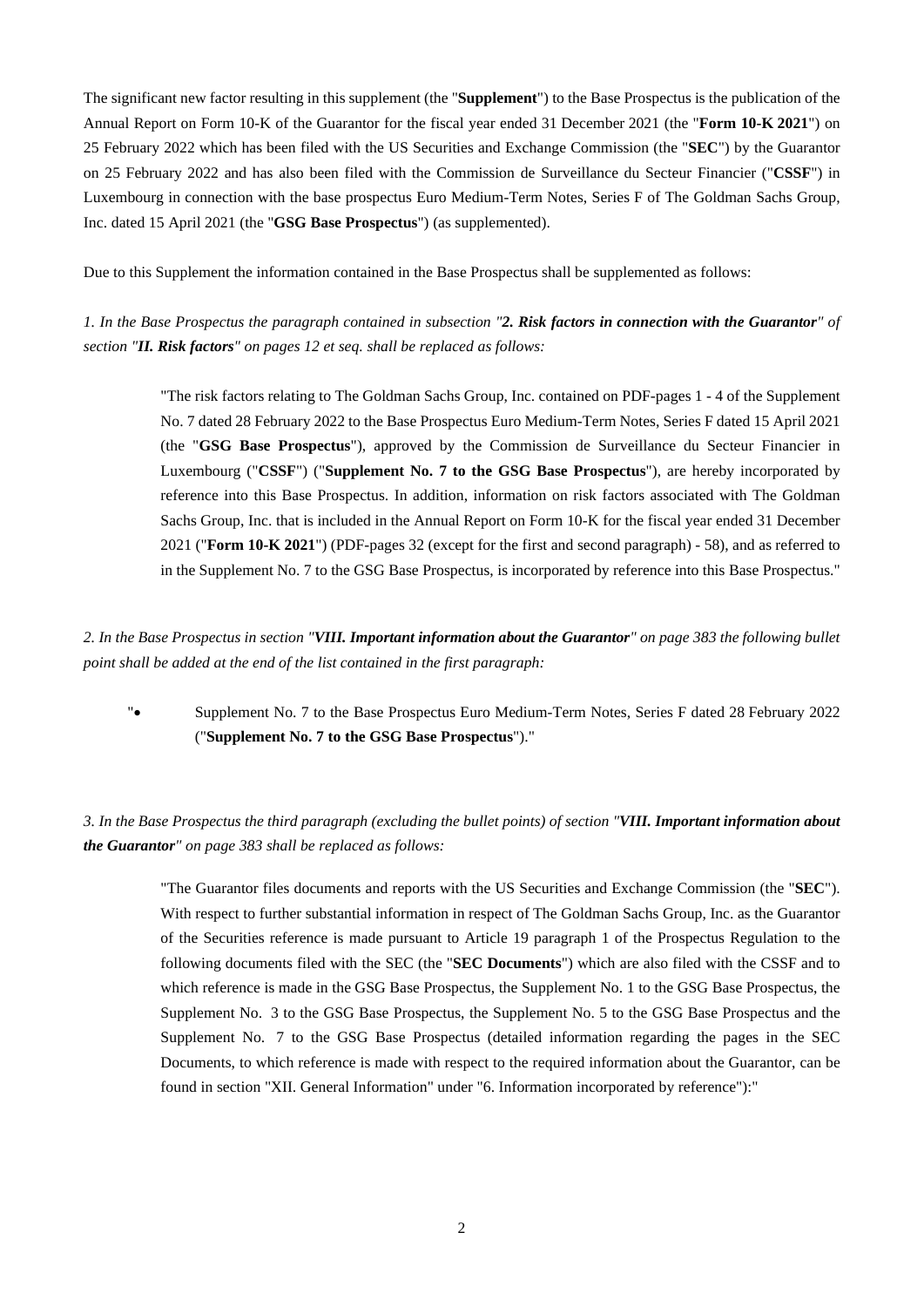*4. In the Base Prospectus in section "VIII. Important information about the Guarantor" on page 384 the following bullet point shall be added at the end of the list contained in the third paragraph:* 

" the Annual Report on Form 10-K for the fiscal year ended 31 December 2021 (the "**Form 10-K 2021**", containing financial statements relating to the fiscal years ended 31 December 2021 and 31 December 2020, which includes Exhibit 21.1 thereto), filed with the SEC on 25 February 2022."

*5. In the Base Prospectus the table contained in subsection "6. Information incorporated by reference" of section "XII. General Information" on pages 432 et seqq. shall be replaced as follows:* 

"

| <b>Information</b><br>required<br>by<br>the                                                     | Document (Incorporated page(s) of the                               | Page(s) in<br>the<br><b>Base</b> |
|-------------------------------------------------------------------------------------------------|---------------------------------------------------------------------|----------------------------------|
| <b>Delegated Regulation</b>                                                                     | Document)*                                                          | <b>Prospectus</b>                |
| Persons responsible, Third Party Information, Expert's Reports and Competent Authority Approval |                                                                     |                                  |
| Persons responsible,<br>Third Party                                                             | (Page<br>GSG<br>Base<br>Prospectus<br>3                             | Page 383                         |
| Information, Expert's Reports and                                                               | (Responsibility Statement), Pages 135-136                           |                                  |
| Competent<br>Authority<br>Approval                                                              | (10 <sup>th</sup> paragraph under Listing and General               |                                  |
| (Annex 6, )<br>Section 1 Delegated                                                              | Information), Cover Page (5 <sup>th</sup> paragraph))               |                                  |
| Regulation)                                                                                     |                                                                     |                                  |
| <b>Statutory auditors</b>                                                                       |                                                                     |                                  |
| Statutory Auditors (Annex 6, Section                                                            | GSG<br>Prospectus<br>(Page<br>136<br>Base                           | Page 383                         |
| 2 Delegated Regulation)                                                                         | (Independent Registered Public Accounting                           |                                  |
|                                                                                                 | $Firm$ , Page 216)                                                  |                                  |
| <b>Risk factors</b>                                                                             |                                                                     |                                  |
| Risk factors (Annex 6, Section 3.1)                                                             | Supplement No. 7 to the GSG Base                                    | Pages 12-13                      |
| Delegated Regulation)                                                                           | Prospectus (Pages 1-4 (Risk Factors in                              |                                  |
|                                                                                                 | Relation to the Issuer))                                            |                                  |
|                                                                                                 | Form 10-K 2021 (Pages 32 (except for the 1st                        |                                  |
|                                                                                                 | and 2 <sup>nd</sup> paragraph) - 58 (Risk Factors))                 |                                  |
|                                                                                                 |                                                                     |                                  |
| <b>Information about the Guarantor</b>                                                          |                                                                     |                                  |
| History and development of the                                                                  | Form 10-K 2021 (Page 4 (Business -                                  | Page 383                         |
| Guarantor (Annex 6, Section 4.1<br>Introduction))                                               |                                                                     |                                  |
| Delegated Regulation)                                                                           |                                                                     |                                  |
| The place of registration of the                                                                | GSG Base Prospectus (Page 8 (Row LEI                                | Page 383                         |
| Guarantor, its registration number and                                                          | under Overview of the Program), Pages 135-                          |                                  |
| legal entity identifier ('LEI') (Annex                                                          | 136 ( $9th$ and 10 <sup>th</sup> paragraph under <i>Listing and</i> |                                  |
| Section<br>4.1.2<br>6,<br>Delegated                                                             | General Information))                                               |                                  |
| Regulation)                                                                                     |                                                                     |                                  |
| The date of incorporation and the                                                               | (9 <sup>th</sup> )<br>GSG Base Prospectus (Page 135                 | Page 383                         |
| length of life of the issuer, except                                                            | paragraph under Listing and General                                 |                                  |
| where the period is indefinite (Annex<br>Information))                                          |                                                                     |                                  |
| Section<br>4.1.3<br>6,<br>Delegated                                                             |                                                                     |                                  |
| Regulation)                                                                                     |                                                                     |                                  |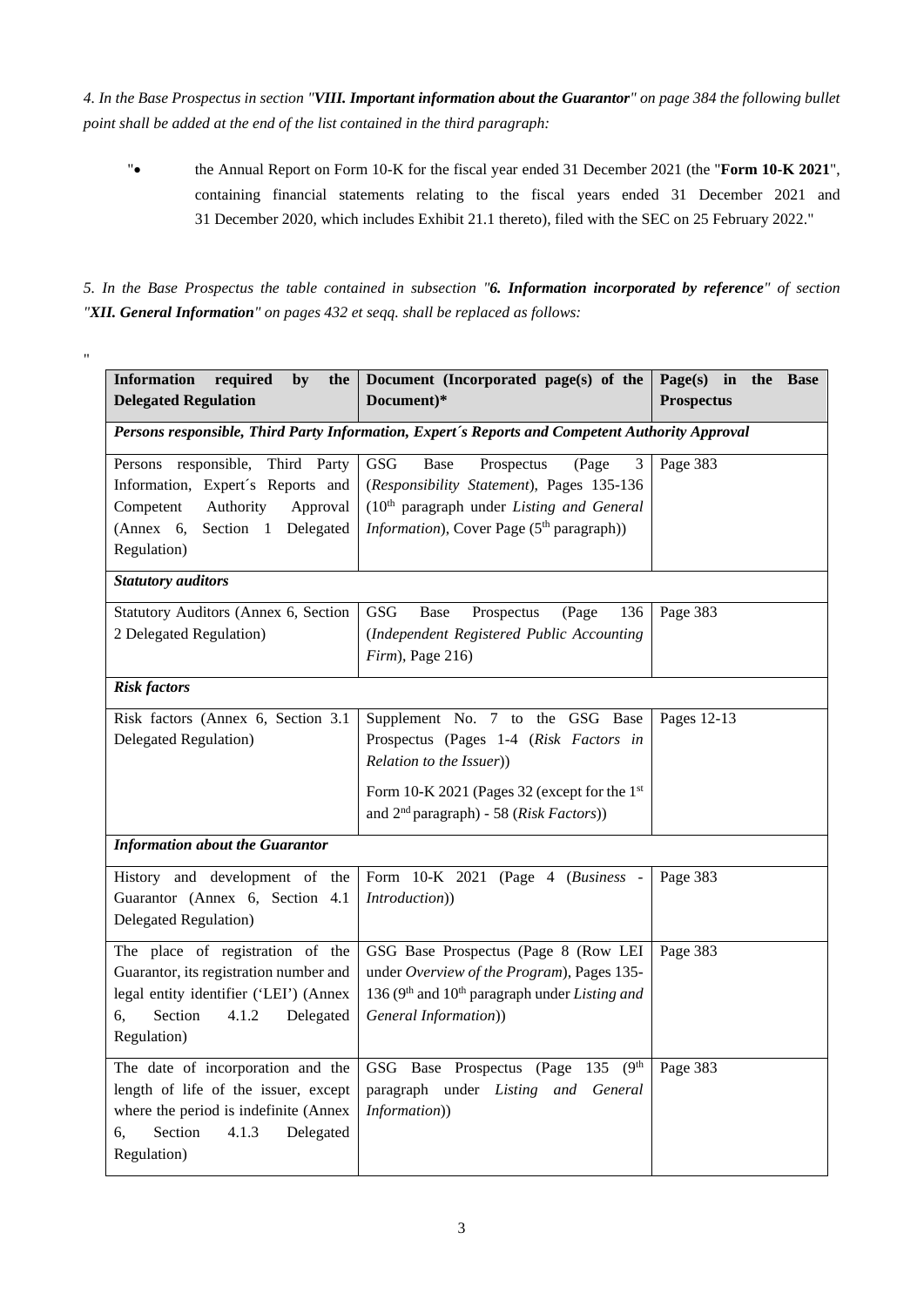| The domicile and legal form of the<br>Guarantor, the legislation under which<br>the Guarantor operates, its country of<br>incorporation, the address, telephone<br>number of its registered office (or<br>principal place of business if different<br>from its registered office) and website<br>of the Guarantor, if any, with a<br>disclaimer that the information on the<br>website does not form part of the<br>prospectus unless that information is<br>incorporated by reference into the<br>prospectus (Annex 6, Section 4.1.4)<br><b>Delegated Regulation</b> ) | GSG Base Prospectus (Pages 135-136 (9th<br>and 10 <sup>th</sup> paragraph under <i>Listing and</i><br>General Information))<br>Form 10-K 2021 (Page 4 (Business -<br>Introduction))                                                                                                                                                                                                               | Page 383 |  |
|-------------------------------------------------------------------------------------------------------------------------------------------------------------------------------------------------------------------------------------------------------------------------------------------------------------------------------------------------------------------------------------------------------------------------------------------------------------------------------------------------------------------------------------------------------------------------|---------------------------------------------------------------------------------------------------------------------------------------------------------------------------------------------------------------------------------------------------------------------------------------------------------------------------------------------------------------------------------------------------|----------|--|
| Details of any recent events particular<br>to the Guarantor and which are to a<br>material extent relevant<br>to<br>an<br>evaluation of the Guarantor's solvency<br>(Annex 6, Section 4.1.5 Delegated<br>Regulation)                                                                                                                                                                                                                                                                                                                                                    | $10-K$<br>2021<br>Form<br>61-119<br>(Pages<br>(Management's Discussion and Analysis of<br>Financial Condition<br>and<br>Results<br>of<br>Operations))                                                                                                                                                                                                                                             | Page 383 |  |
| Credit ratings<br>assigned<br>to<br>the<br>Guarantor at the request or with the<br>cooperation of the Guarantor in the<br>rating process (Annex 6, Section 4.1.6)<br><b>Delegated Regulation</b> )                                                                                                                                                                                                                                                                                                                                                                      | GSG Base Prospectus (Pages 44-45 (Credit<br>Ratings))<br>Form 10-K 2021 (Pages 103-104 (Credit<br>Ratings))                                                                                                                                                                                                                                                                                       | Page 383 |  |
| Information on the material changes<br>in the issuer's borrowing or funding<br>structure since the last financial year<br>(Annex 6, Section 4.1.7 Delegated<br>Regulation)                                                                                                                                                                                                                                                                                                                                                                                              | Form 10-K 2021 (Pages 82-85 (Balance<br>Sheet and Funding Sources)), Pages 124-127<br>(Consolidated Statements of Earnings,<br>Consolidated Statements of Comprehensive<br>Income, Consolidated Balance<br>Sheets,<br>Consolidated Statements of Changes in<br>Shareholders'<br>Consolidated<br>Equity,<br>Statements of Cash Flows), Pages 179-183<br>(Unsecured Borrowings, Other Liabilities)) | Page 383 |  |
| Description of the expected financing<br>of the Guarantor's activities (Annex 6,<br>Section 4.1.8 Delegated Regulation)                                                                                                                                                                                                                                                                                                                                                                                                                                                 | Form 10-K 2021 (Pages 82-85 (Balance<br>Sheet and Funding Sources))                                                                                                                                                                                                                                                                                                                               | Page 383 |  |
| <b>Business overview</b>                                                                                                                                                                                                                                                                                                                                                                                                                                                                                                                                                |                                                                                                                                                                                                                                                                                                                                                                                                   |          |  |
| Principal activities (Annex 6, Section<br>5.1.1 Delegated Regulation)                                                                                                                                                                                                                                                                                                                                                                                                                                                                                                   | Form $10-K$ 2021 (Pages 4-8 (Business -<br>Introduction, Our Business Segments), Page<br>128 (Description of Business))                                                                                                                                                                                                                                                                           | Page 383 |  |
| Principal markets (Annex 6, Section<br>5.1.1 Delegated Regulation)                                                                                                                                                                                                                                                                                                                                                                                                                                                                                                      | $12 - 13$<br>$10-K$<br>2021<br>Form<br>(Pages<br>(Competition),<br>Page<br>60<br>(Market<br>for<br>Registrant's<br>Equity,<br>Related<br>Common<br>Stockholder Matters and Issuer Purchases of<br>Equity Securities), Page 211 (Geographic<br>Information))                                                                                                                                       | Page 383 |  |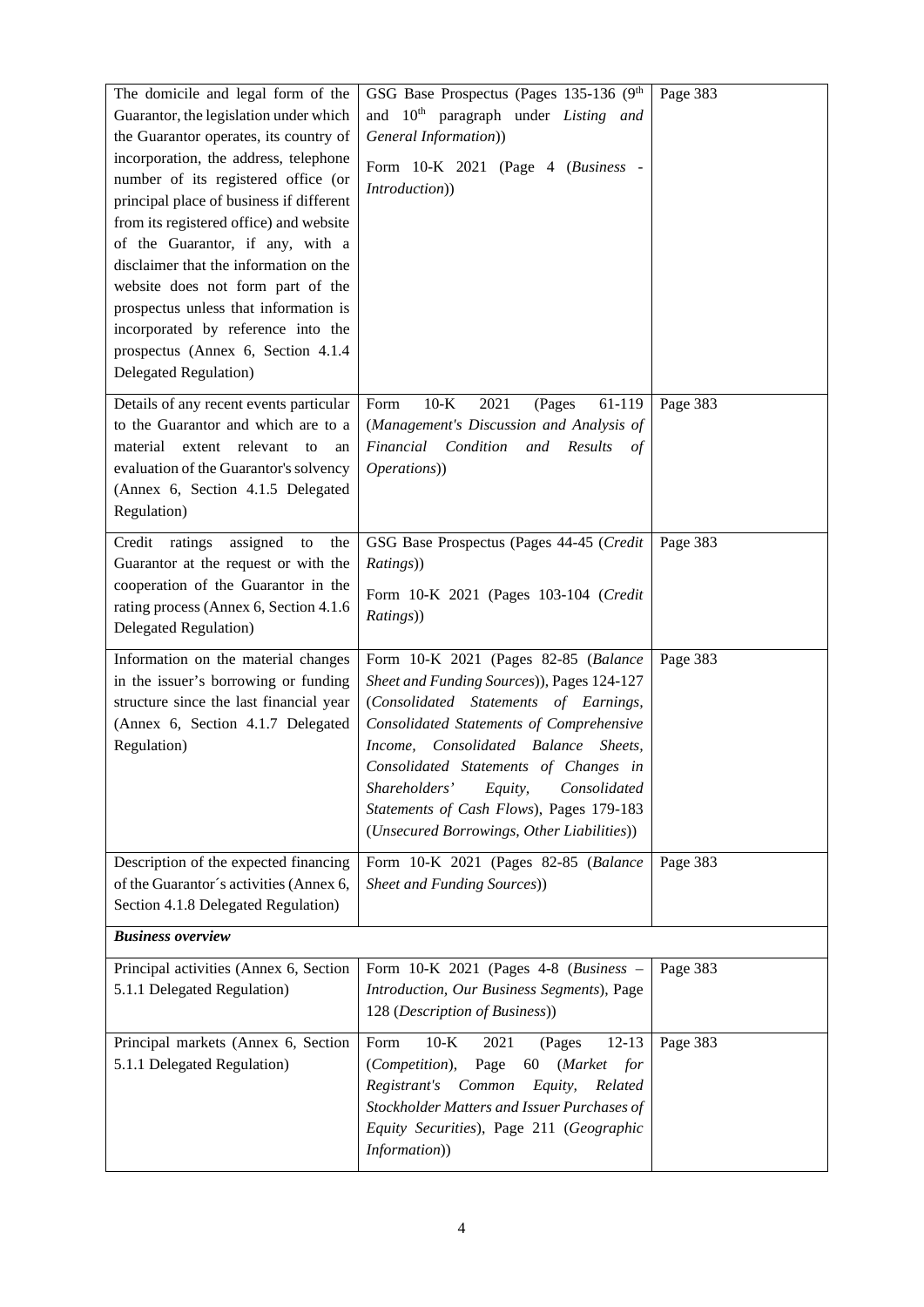| Organizational structure                                                                                                                                                       |                                                                                                                                                                                                                                                                                                                                                                                            |          |
|--------------------------------------------------------------------------------------------------------------------------------------------------------------------------------|--------------------------------------------------------------------------------------------------------------------------------------------------------------------------------------------------------------------------------------------------------------------------------------------------------------------------------------------------------------------------------------------|----------|
| Organizational structure (Annex 6,<br>Section 6 Delegated Regulation)                                                                                                          | GSG Base Prospectus (Page 47 (We are a<br>Holding Company))                                                                                                                                                                                                                                                                                                                                | Page 383 |
|                                                                                                                                                                                | Form 10-K 2021 (Page 38 (Group Inc. is a<br>holding company and its liquidity depends<br>on payments from its subsidiaries, many of<br>which are subject to legal, regulatory and<br>other restrictions on providing funds or<br>assets to Group Inc.), Exhibit 21.1<br>(Significant Subsidiaries of the Registrant))                                                                      |          |
| <b>Trend information</b>                                                                                                                                                       |                                                                                                                                                                                                                                                                                                                                                                                            |          |
| Trend information (Annex 6, Section<br>7 Delegated Regulation)                                                                                                                 | Supplement No. 7 to the GSG Base<br>Prospectus (Page $4$ – the $7th$ paragraph on this<br>page (Material Adverse or Significant<br>Changes and Legal Proceedings))<br>$10-K$<br>Form<br>2021<br>(Pages<br>61-119<br>(Management's Discussion and Analysis of<br>Financial Condition<br>and<br>Results<br>of<br>Operations))                                                                | Page 383 |
| Administrative, management and supervisory bodies                                                                                                                              |                                                                                                                                                                                                                                                                                                                                                                                            |          |
| Administrative,<br>management<br>and<br>bodies,<br>supervisory<br>including<br>conflicts of interest (Annex 6, Section<br>9 Delegated Regulation)                              | Statement<br>2021<br>Proxy<br>(Pages<br>13-36<br>(Corporate Governance Highlights and<br>Pages<br>97-100<br>Corporate Governance),<br>(Certain<br>Relationships<br>and<br>Related<br>Transactions))<br>Form 10-K 2021 (Pages 28-29 (Information<br>about our Executive Officers))                                                                                                          | Page 383 |
| <b>Major Shareholders</b>                                                                                                                                                      |                                                                                                                                                                                                                                                                                                                                                                                            |          |
| Beneficial owners (Annex 6, Section<br>10 Delegated Regulation)                                                                                                                | Proxy Statement 2021 (Page 103 (Beneficial<br>Owners of More Than Five Percent))                                                                                                                                                                                                                                                                                                           | Page 383 |
| <b>Financial information</b>                                                                                                                                                   |                                                                                                                                                                                                                                                                                                                                                                                            |          |
| Audited<br>historical<br>financial<br>information for the fiscal years ended<br>31 December 2021 and 31 December<br>2020 (Annex 6, Section 11.1-11.7)<br>Delegated Regulation) | $10-K$<br>2021<br>124-229<br>Form<br>(Pages<br>(Consolidated<br>Statements of Earnings,<br>Consolidated Statements of Comprehensive<br>Income, Consolidated Balance Sheets,<br>Consolidated Statements of Changes in<br>Shareholders'<br>Consolidated<br>Equity,<br>Statements of Cash Flows, Notes to<br>Consolidated<br>Financial<br>Statements,<br>Supplemental Financial Information)) | Page 383 |
| Audit report (Annex 6, Section<br>11.1 Delegated Regulation)                                                                                                                   | Form 10-K 2021 (Pages 121-123 (Report of<br>Independent Registered Public Accounting<br>Firm)                                                                                                                                                                                                                                                                                              | Page 383 |
| Balance sheet (Annex 6, Section<br>11.1 Delegated Regulation)                                                                                                                  | Form 10-K 2021 (Page 125 (Consolidated<br><b>Balance Sheets)</b>                                                                                                                                                                                                                                                                                                                           | Page 383 |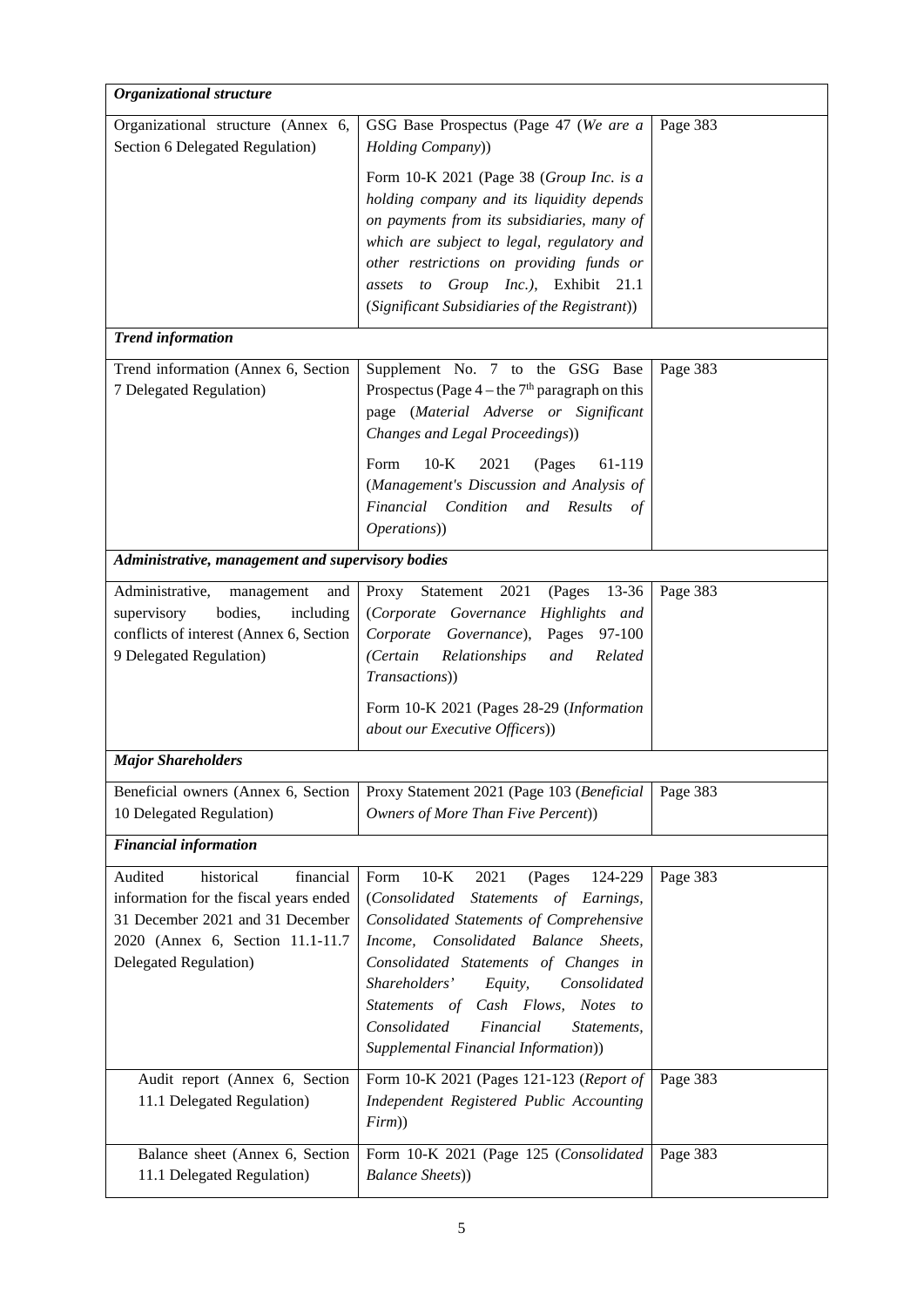| Income<br>(Annex 6,<br>statement<br>Delegated<br>Section<br>11.1<br>Regulation)                                | Form 10-K 2021 (Page 124 (Consolidated<br>Statements of Earnings))                                                                                                                                                                                                                                    | Page 383       |
|----------------------------------------------------------------------------------------------------------------|-------------------------------------------------------------------------------------------------------------------------------------------------------------------------------------------------------------------------------------------------------------------------------------------------------|----------------|
| Cash flow statement (Annex 6,<br>Section<br>11.1<br>Delegated<br>Regulation)                                   | Form 10-K 2021 (Page 127 (Consolidated<br>Statements of Cash Flows))                                                                                                                                                                                                                                  | Page 383       |
| policies<br>Accounting<br>and<br>notes (Annex 6,<br>explanatory<br>Section<br>11.1<br>Delegated<br>Regulation) | $10-K$<br>Form<br>2021<br>(Pages<br>63-65<br>(Management's Discussion and Analysis of<br>Financial<br>Condition<br>and<br>Results<br>οf<br>Operations - Critical Accounting Policies),<br>Pages 128-229 (Notes to Consolidated<br>Financial<br>Statements,<br>Supplemental<br>Financial Information)) | Page 383       |
| Unaudited Interim and other financial<br>information (Annex 6, Section 11.2)<br>Delegated Regulation)          | Not applicable                                                                                                                                                                                                                                                                                        | Not applicable |
| Legal and arbitration proceedings<br>(Annex 6, Section 11.4 Delegated<br>Regulation)                           | Supplement No. 7 to the GSG Base<br>Prospectus (Page $4$ – the 9 <sup>th</sup> paragraph on this<br>page (Material Adverse or Significant<br>Changes and Legal Proceedings))<br>Form                                                                                                                  | Page 383       |
|                                                                                                                | (Page 59)<br>$10\text{-K}$<br>2021<br>(Legal<br>Proceedings),<br>212-221<br>Pages<br>(Legal<br>Proceedings))                                                                                                                                                                                          |                |
| Significant change in the Guarantor's<br>financial position (Annex 6, Section<br>11.5.1 Delegated Regulation)  | Supplement No. 7 to the GSG Base<br>Prospectus (Page 4; the $8th$ paragraph on this<br>page (Material Adverse or Significant<br>Changes and Legal Proceedings))                                                                                                                                       | Page 383       |
| <b>Additional information</b>                                                                                  |                                                                                                                                                                                                                                                                                                       |                |
| Delegated Regulation)                                                                                          | Share capital (Annex 6, Section 12.1   Form 10-K 2021 (Page 126 (Consolidated   Page 383)<br>Statements of Changes in Shareholders'<br>Equity), Pages 192-194 (Shareholders'<br>Equity))                                                                                                              |                |
| Memorandum<br>Articles<br>and<br>of<br>Association (Annex 6, Section 12.2<br><b>Delegated Regulation</b> )     | GSG Base Prospectus (Page 135 (9th<br>paragraph under Listing and General<br>Information and Page 136 subsection<br>Documents Available for Review))                                                                                                                                                  | Page 383       |
| Material Contracts (Annex 6, Section<br>13.1 Delegated Regulation)                                             | Form 10-K 2021 (Pages 179-183 (Notes to<br>Consolidated Financial Statements - Note<br>14. Unsecured Borrowings and Note 15.<br>Other Liabilities))                                                                                                                                                   | Page 383       |
| Documents Available<br>(Annex<br>6,<br>Section 14.1 Delegated Regulation)                                      | GSG Base Prospectus (Page 136 (Documents<br>Available for Review))                                                                                                                                                                                                                                    | Page 383       |

"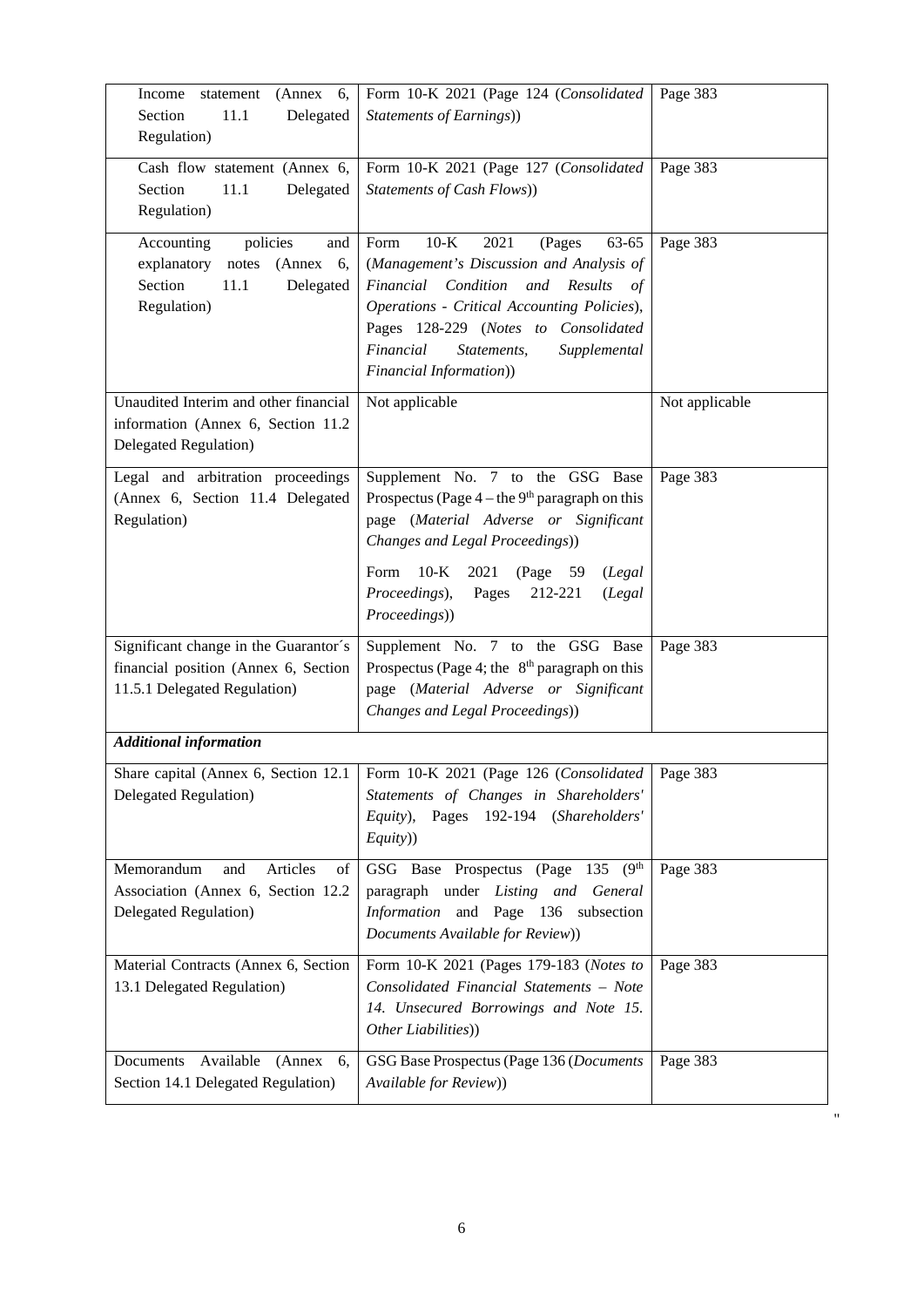*6. In the Base Prospectus at the end of the table contained on pages 439 et seq. in subsection "6. Information incorporated by reference" of section "XII. General Information" the following points shall be added at the end of the list of the documents from which information is incorporated by reference:* 

| $^{\prime\prime}$ |                                             |                                             |
|-------------------|---------------------------------------------|---------------------------------------------|
|                   | Supplement No. 7 to the GSG Base Prospectus | https://www.bourse.lu/programme-            |
|                   |                                             | documents/Programme-GolSachsGr/13706        |
|                   | Form 10-K 2021                              | https://www.goldmansachs.com/investor-      |
|                   |                                             | relations/financials/10k/2021/2021-10-k.pdf |

"